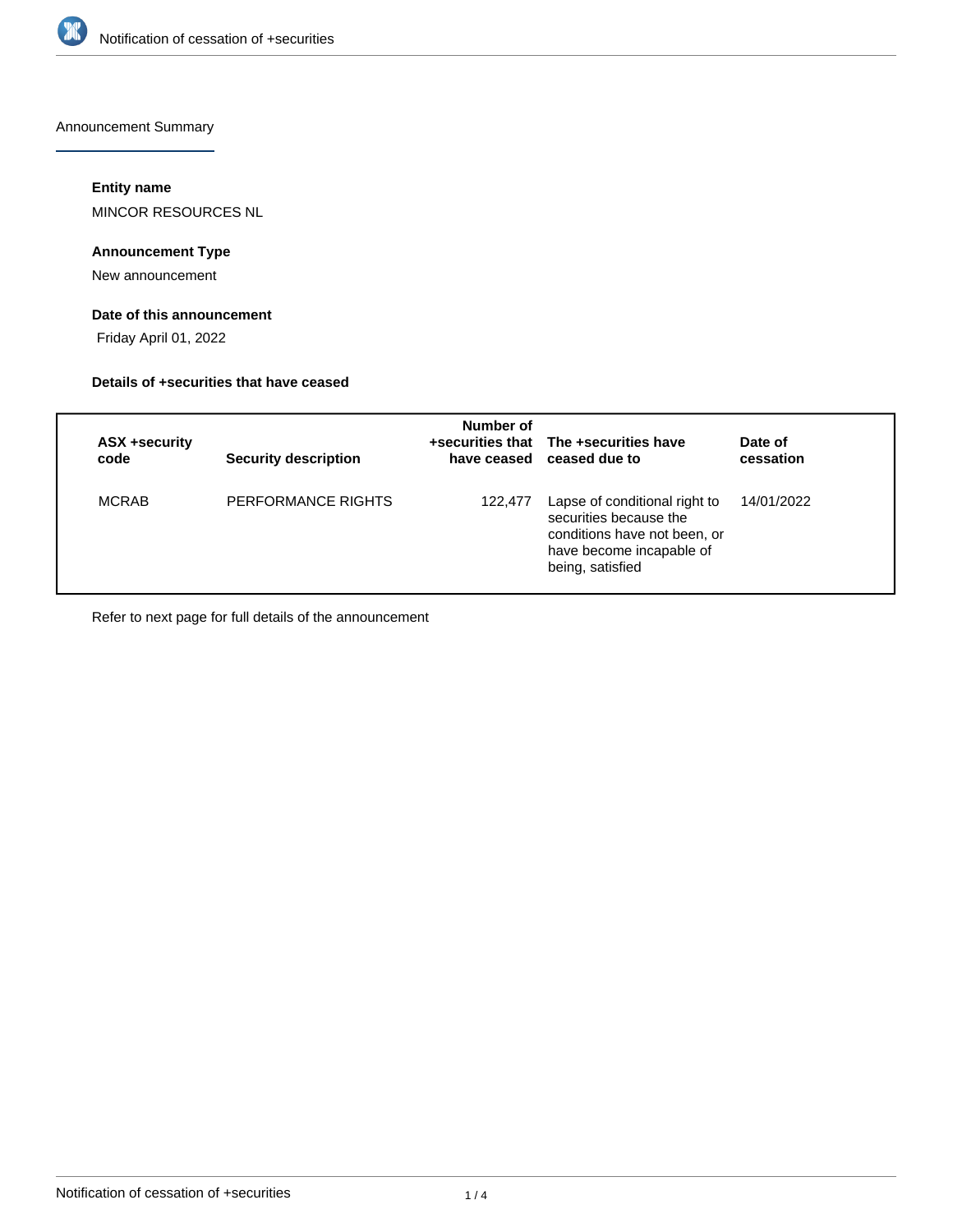

Part 1 - Announcement Details

### **1.1 Name of +Entity**

MINCOR RESOURCES NL

We (the entity named above) provide the following information about our issued capital.

**1.2 Registered Number Type** ABN

**Registration Number** 42072745692

**1.3 ASX issuer code MCR** 

#### **1.4 The announcement is** New announcement

## **1.5 Date of this announcement**

1/4/2022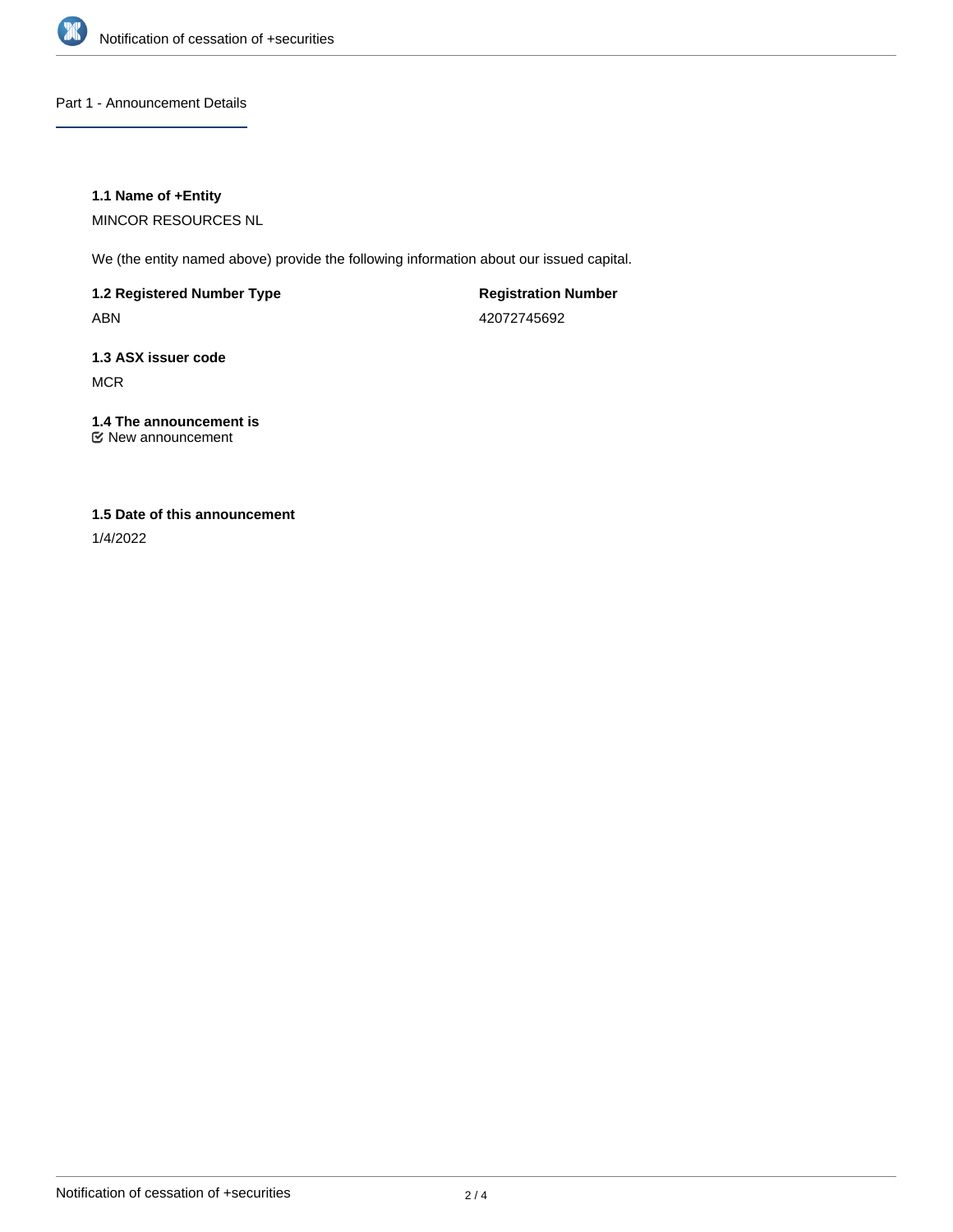

#### Part 2 - Details of +equity securities or +debt securities that have ceased

## **ASX +Security Code and Description**

MCRAB : PERFORMANCE RIGHTS

## **Unquoted +equity securities that have ceased**

**Number of securities that have ceased**

122,477

#### **Reason for cessation**

Lapse of conditional right to securities because the conditions have not been, or have become incapable of being, satisfied

**Is the entity paying any consideration for the cessation?** No

14/1/2022

**Any other information the entity wishes to notify to ASX about the cessation?**